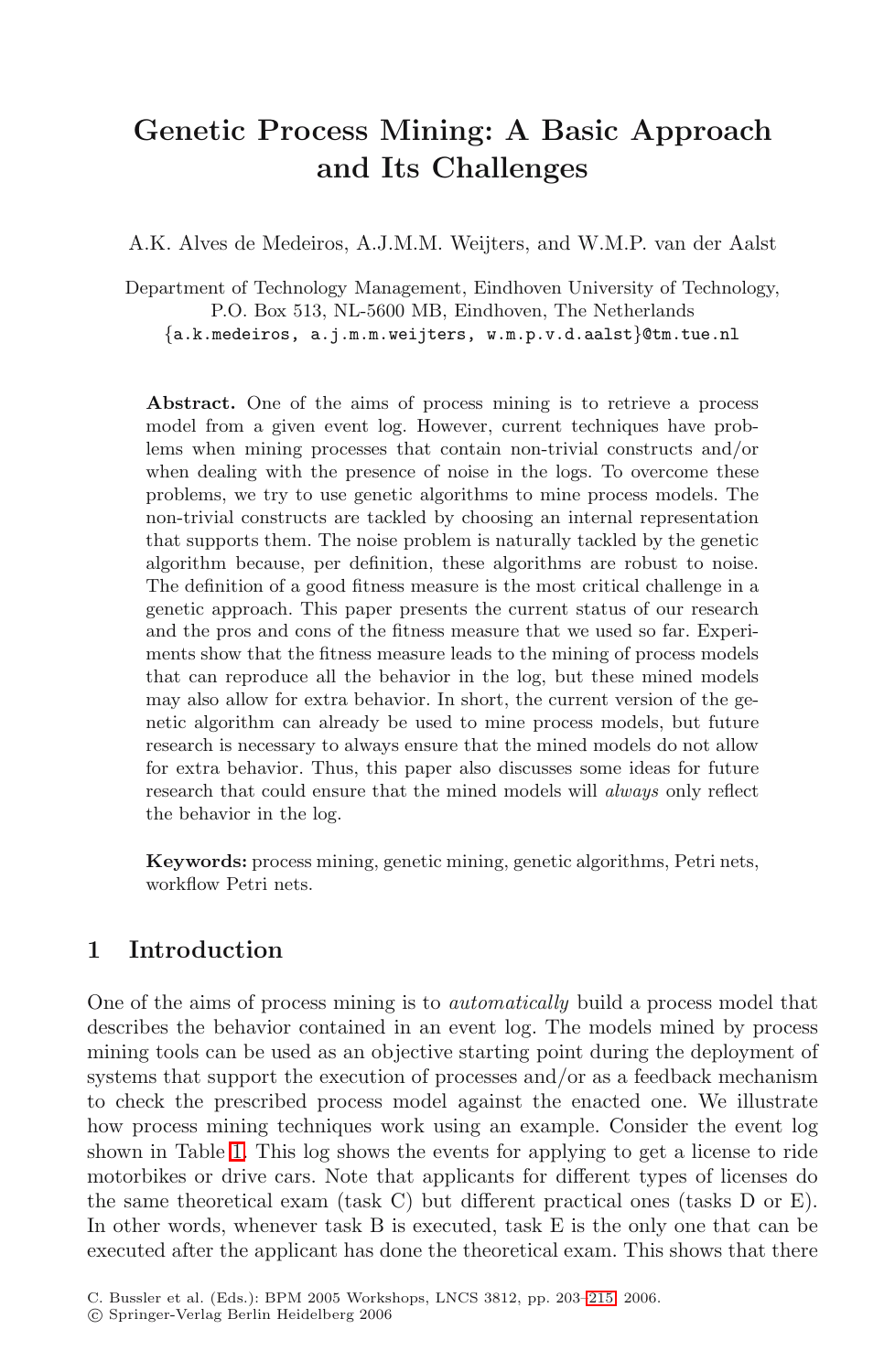<span id="page-1-1"></span>**Table 1.** Where:  $X =$  "Apply for license",  $A =$  "Attend to classes on how to ride motorbikes",  $B = "Attend$  to classes on how to drive cars",  $C = "Do$  theoretical exam".  $D =$  "Do practical exam to ride motorbikes",  $E =$  "Do practical exam to drive cars", and  $Y =$  "Get result"

|                             | Process instance |
|-----------------------------|------------------|
|                             | X, A, C, D, Y    |
| $\mathcal{D}_{\mathcal{L}}$ | X, B, C, E, Y    |
| 3                           | X, A, C, D, Y    |
| 4                           | X, B, C, E, Y    |
| 5                           | X, B, C, E, Y    |
|                             | X, A, C, D, Y    |

<span id="page-1-0"></span>

**Fig. 1.** Mined net for the log in Table 1

is a dependency between tasks B and E, and also between tasks A and D. Based on this log and these observations, process mining tools could retrieve the model in Figure 1. In this case, we are using Petri nets to depict this model. We do so because Petri nets [5, 10] will be used to explain how the semantics of our internal representation work.

Petri nets are a formalism to model concurrent processes. Graphically, Petri nets are bipartite directed graphs with two node types: *places* and *transitions*. Places represent conditions in the process. Transitions represent actions. Tasks in the event logs correspond to transitions in Petri nets. The state of a Petri net (or process for us) is described by adding tokens (black dots) to places. The dynamics of the Petri net is determined by the *firing rule*. A transition can be executed (i.e. an action can take place in the process) when all of its input places (i.e. pre-conditions) have at least a number of tokens that is equal to the number of directed arcs from the place to the transition. After execution, the transition removes tokens from the input places (one token is removed for every input arc from the place to the transition) and produces tokens for the output places (again, one token is produced for every output arc). Besides, the Petri nets that we consider have a single *start* place and a single *end* place. For the Petri net in Figure 1, in the initial state there is only one token in place *Start*. This implies that  $X$  is the only transition that can be executed in the initial state. When  $X$ executes (or fires), one token is removed from the place *Start* and one token is added to the place p1. In this marking,  $A$  or  $B$  are enabled to fire. If  $A$  fires, it consumes the token in p1 and produces one token for p2 and another for p3. Note that, although place  $p3$  has now one token, transition D cannot fire yet because the place  $p4$  is not marked. The next transitions to fire are respectively C, D and Y.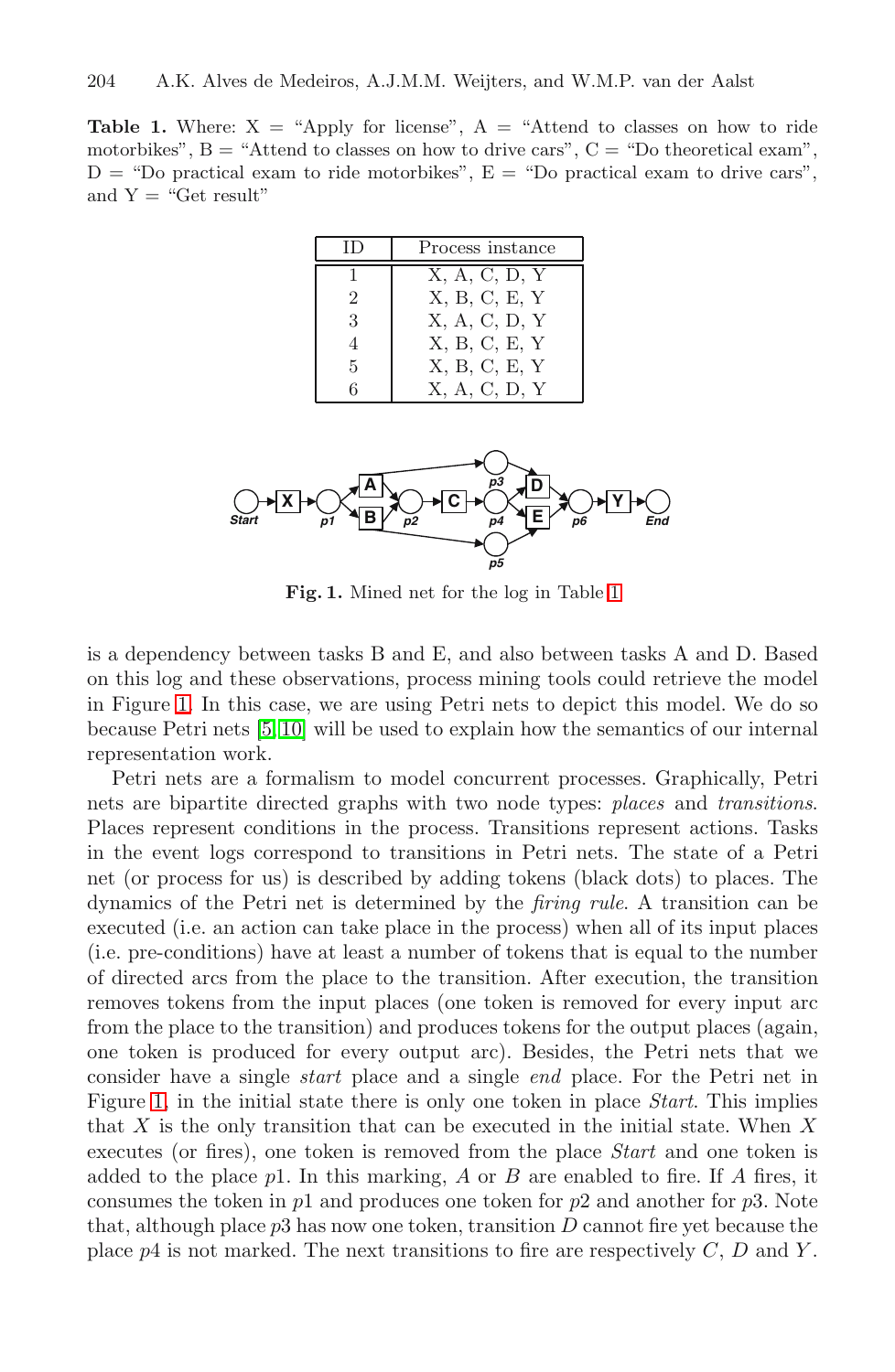Current research in process mining  $[1, 2, 3, 4, 7, 8, 11]$  still has problems to discover process models with certain structural constructs and/or to deal with the presence of noise in the logs. The problematic constructs are: *non-free-choice*, *invisible tasks* and *duplicate tasks* [8]. Non-free-choice constructs combine synchronization and choice. The example in Figure 1 illustrates a non-free-choice construct involving the tasks  $D$  and  $E$ . The current techniques do not capture the dependency between the tasks  $A-D$  and  $B-E$ . Invisible tasks are only used for routing purposes (for instance, to skip the execution of another task) and do not appear in the log. The current techniques do not mine models with unlabelled tasks. Duplicate tasks mean that multiple transitions have the same label in the original process model. The problem here is that most of the mining techniques treat these duplicate tasks as a single one. *Noise* can appear in two situations: event traces were somehow incorrectly logged or event traces reflect exceptional situations. Either way, most of the techniques will try to find a process model that can parse all the traces in the log. However, the presence of noise will hinder the correct mining o[f t](#page-1-0)he most common be[ha](#page-1-1)vior.

One of the reasons why the current techniques cannot completely cope with the above mentioned problematic constructs and/or with noisy logs is because their searc[h is](#page-12-1) based on *local* information in the log. For instance, the  $\alpha$ -algorithm (see [2] for details) uses only information about which tasks directly succeed or precede one another in the process instances. As a result, this algorithm does not capture the dependency in non-free-choice constructs. For example, the  $\alpha$ -algorithm will never discover the Petri net in Figure 1 for the log in Table 1 because none of the process instances has the sub-trace "A,D" or "B,E". Consequently, the  $\alpha$ algorithm will not link these tasks. To overcome these problems, our research uses *genetic algorithms* [6] to mine process models. The main motivation is to benefit from the *global* search that is performed by this kind of algorithms.

Genetic algorithms are adaptive search methods that try to mimic the process of evolution. These algorithms start with an initial population of individuals (in this case process models). Every individual is assigned a fitness measure to indicate its quality. In our case, an individual is a possible process model and the fitness is a function that evaluates how good the individual expresses the behavior in the log. Populations evolve by selecting the fittest individuals and generating new individuals using genetic operators such as *crossover* (combining parts of two of more individuals) and *mutation* (random modification of an individual).

When using genetic algorithms to mine process models, there are three main concerns. The first is to define the *internal representation*. The internal representation defines the search space of a genetic algorithm. The internal representation that we define and explain in this paper supports all the problematic constructs, except for duplicate tasks. The second concern is to define the *fitness measure*. In our case, the fitness measure evaluates the quality of a point (individual or process model) in the search space against the event log. A genetic algorithm searches for individuals whose fitness is maximal. Our fitness measure makes sure that individuals with a fitness that is equal to 1 will parse all the process instances (traces) in the log. The third concern relates to the *genetic operators* (crossover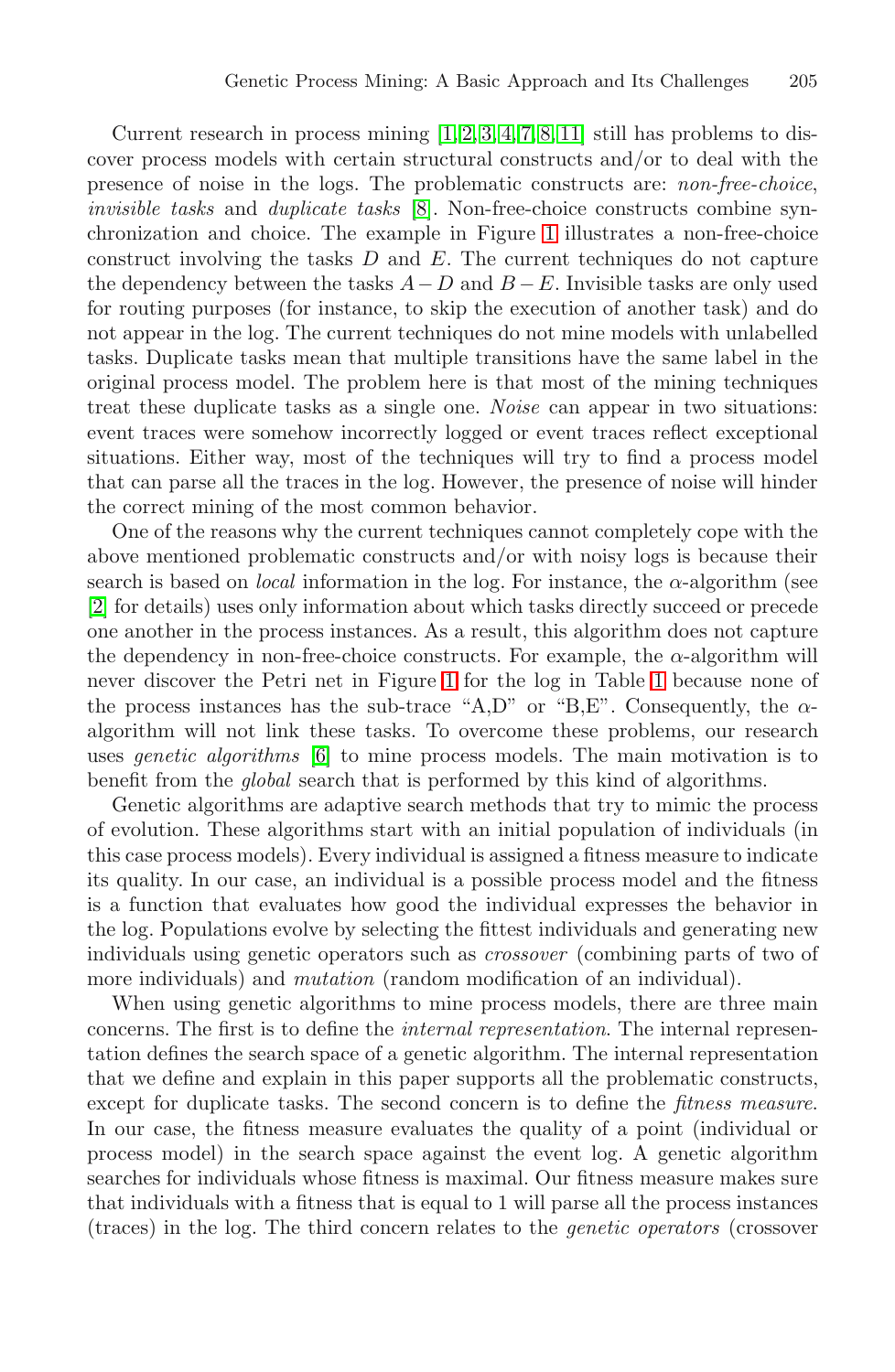and mutation) because [th](#page-11-0)ey should ensure that all points in the search space defined by the internal represent[ati](#page-11-1)on may be reached when the genetic algorithm runs. This paper presents a genetic algorithm that addresses these three concerns.

The rest of the paper is organized as follows. Section 2 explains the internal representation that we use and its semantics. Section 3 explains how the genetic algorithm works. Section 4 discusses the experiments and results. This section also shows the results when the genetic algorithm uses some heuristics during the building of the initial population. Section 5 presents the current ideas to make sure that the returned model is "minimal". Section 6 presents the conclusions and future work.

# **2 Internal Representation and Semantics**

When defining the intern[al r](#page-12-2)epresentation to be used by our genetic algorithm. the main requirement was that this representation should express the dependencies between the tasks in the log. In other words, the model should clearly express which tasks would enable the execution of other tasks. Additionally, it would be nice if the internal representation would be compatible with a formalism to which analysis techniques and tools exist. This way, the[se](#page-4-0) techniques could also be applie[d](#page-3-0) to the discovered models. Thus, one option would be to directly represent the individual (or process model) as a Petri net [10]. However, such a representation would require determining the number of places in every individual and this is not the core concern. It is more important to show the dependencies between the tasks. So, we defined an internal representation that is as expressive as Petri nets (from the task dependency perspective) but that focusses only on the dependencies between tasks. This representation is called *causal matrix*. Figure 2 illustrates in (i) the causal matrix<sup>1</sup> that expresses the same task dependencies that are in the "original Petri net". The causal matrix shows which tasks enable the execution of other tasks via the matching of *input*  $(I)$  and *output*  $(O)$  condition functions. The sets returned by the condition functions I and O have *subsets* that contain the tasks in the model. Tasks in a same subset have an OR-split/join relation. Sets in different subsets have an AND-split/join relation. Thus, every  $I$  and  $O$  set expresses a conjunction of disjunctions. Additionally, a task may appear in more than one subset in a same set. As an example, for task  $D$  in the original Petri net in Figure 2 the causal matrix states that  $I(D) = \{ \{F, B, E\}, \{E, C\}, \{G\} \}$ because D is enabled by an AND-join construct that has 3 places. From top to bottom, the fir[st](#page-4-0) place has a token whenever F *or* B *or* E fires. The second place, whenever  $E$  *or*  $C$  fires. The third place, whenever  $G$  fires. Similarly, the causal matrix has  $O(D) = \{\}$  because D is executed last in the model. The following definition formally defines these notions.

<span id="page-3-1"></span><span id="page-3-0"></span>**Definition 1 (Causal Matrix).** *A Causal Matrix is a tuple CM* =  $(A, C, I, O)$ *, where*

<sup>1</sup> Due to space limitations, Figure 2 shows a compact representation of this causal matrix.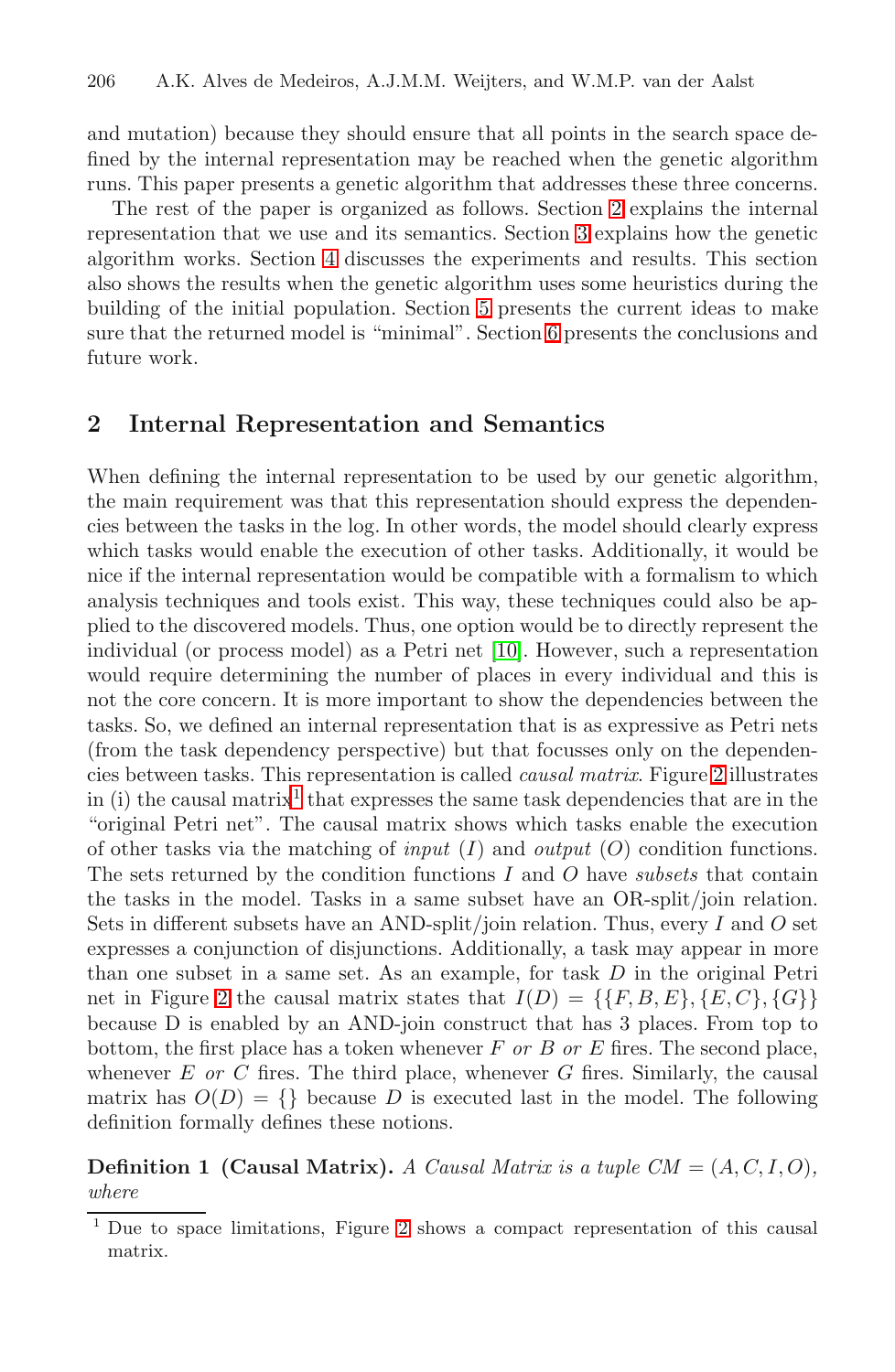

Genetic Process Mining: A Basic Approach and Its Challenges 207

<span id="page-4-0"></span>**Fig. 2.** Mapping of a PN with more than one place between two tasks (or transitions)

- *-* A *is a finite set of [ac](#page-4-2)tivities,*
- *-* C ⊆ A × A *is the causality relation,*
- *- I*∈ *A* →  $\mathcal{P}(\mathcal{P}(A))$  *is the input condition function.*<sup>2</sup>
- *-*  $O ∈ A → P(P(A))$  *is the output condition function,*

*such that*

- 
$$
C = \{(a_1, a_2) \in A \times A \mid a_1 \in \bigcup I(a_2)\}\,
$$
<sup>3</sup>

- 
$$
C = \{(a_1, a_2) \in A \times A \mid a_2 \in \bigcup O(a_1)\},\
$$

*-*  $C \cup \{(a_o, a_i) \in A \times A \mid a_o \stackrel{C}{\bullet} = \emptyset \wedge \stackrel{C}{\bullet} a_i = \emptyset\}$  *is a strongly connected graph.* 

Any Petri net without duplicate tasks and without more than one place with the same input tasks and the same output tasks can be mapped to a causal matrix. Definition 2 formalizes such a mapping. The main idea is that there is a causal relation  $C$  between any two tasks  $\tilde{t}$  and  $t'$  whenever at least one of the *output* places of  $t$  is an *input* place of  $t'$ . Additionally, the  $I$  and  $O$  condition functions are based on the input and output places of the tasks. This is a natural way of mapping because the input and output places of Petri nets actually reflect the conjunction of disjunctions that these sets express.

<span id="page-4-2"></span><span id="page-4-1"></span>**Definition 2** ( $\Pi_{PN\rightarrow CM}$ ). Let  $PN = (P, T, F)$  be a Petri net. The mapping of *PN* is a tuple  $\Pi_{PN\rightarrow CM}(PN) = (A, C, I, O)$ , where

- $A = T$
- *-*  $C = \{(t_1, t_2) \in T \times T \mid t_1 \bullet \cap \bullet t_2 \neq \emptyset\},\$

 $\sqrt{P(A)}$  denotes the powerset of some set *A*.

 $\frac{3}{1}$   $\prod_{1}^{6}(a_2)$  is the union of the sets in set  $I(a_2)$ .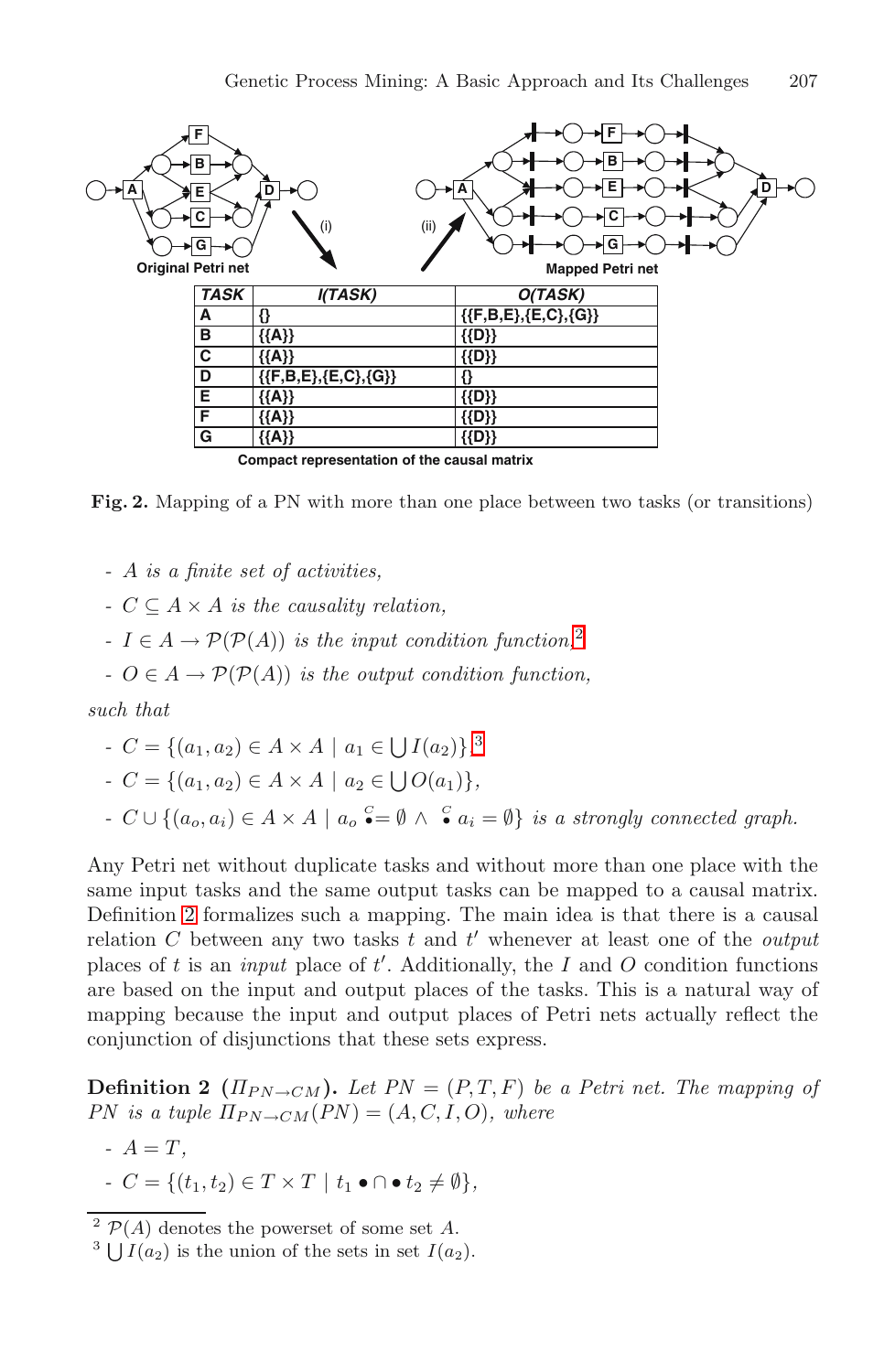\n- \n
$$
I \in T \to \mathcal{P}(\mathcal{P}(T))
$$
\n*such that*\n $\forall_{t \in T} I(t) = \{ \bullet p \mid p \in \bullet t \},$ \n
\n- \n $O \in T \to \mathcal{P}(\mathcal{P}(T))$ \n*such that*\n $\forall_{t \in T} O(t) = \{ p \bullet \mid p \in t \bullet \}.$ \n
\n

The semantics of the causal matrix can be easily understood by mapping them back to Petri nets. This mapping is formalized in Definition 3. *Conceptually*, the causal matrix behaves as a Petri net that contains visible and invisible tasks. For instance, see Figure 2. This figure shows (i) the mapping of a Petri net to a causal matrix and (ii) the mapping from the causal matrix to a Petri net. The firing rule for the mapped Petri net is [v](#page-4-0)ery similar to the firing rule of Petri nets in general. The only difference concerns the invisible tasks. Enabled invisible tasks can only fire if their firing enables a visible task. Similarly, a visible task is enabled if all of its input places have tokens or if there exits *a set of* invisible tasks that are enabled and whose firing will lead to the enabling of the visible task. Conceptually, the causal matrix keeps track of the distribution of tokens at a marking in the output places of the visible tasks. Every causal matrix starts with a token at the start place. We point out that, in Figure 2, al[tho](#page-12-3)ugh the mapped Petri net does not have the same *structure* of the original Petri net, these two nets are *behaviorally* equivalent. In other words, given that these two nets initially have a single token and this token is at the start place (i.e., the input place of  $A$ ), the set of traces the two nets can generate is the same. Additionally, the invisible tasks in the mapped Petri net show that the causal matrix supports the representation of invisible tasks that are used, for instance, to skip tasks. A detailed explanation and formalization about the mappings in this section can be found in [9].

<span id="page-5-0"></span>**Definition 3**  $(\Pi_{CM\rightarrow PN}^N)$ . Let  $CM = (A, C, I, O)$  be a causal matrix. The naive Petri net mapping of  $CM$  is a tuple  $\Pi_{CM\rightarrow PN}^N = (P, T, F)$ , where

- *-*  $P = \{i, o\} \cup \{i_{t,s} \mid t \in A \land s \in I(t)\} \cup \{o_{t,s} \mid t \in A \land s \in O(t)\},$
- *-*  $T = A ∪ {m_{t_1,t_2} | (t_1,t_2) ∈ C}$
- *-*  $F = \{(i, t) | t \in A \land \frac{c}{\bullet} t = \emptyset\} \cup \{(t, o) | t \in A \land t \stackrel{c}{\bullet} = \emptyset\} \cup \{(i_{t,s}, t) | t \in A \land t \stackrel{c}{\bullet} = \emptyset\}$ A ∧  $s \in I(t)$   $\cup$  { $(t, o_{t,s})$  |  $t \in A \land s \in O(t)$   $\cup$  { $(o_{t_1,s}, m_{t_1,t_2})$  |  $(t_1, t_2) \in$  $C \wedge s \in O(t_1) \wedge t_2 \in s$ <sup>1</sup>)  $\{(m_{t_1,t_2}, i_{t_2,s}) \mid (t_1,t_2) \in C \wedge s \in I(t_2) \wedge t_1 \in s\}.$

# **3 Ge[ne](#page-3-1)tic Algorithm**

In this section we describe the main building blocks of our genetic algorithm.

# **3.1 Initial Population**

The initial population is randomly built by the genetic algorithm. As explained in Section 2, individuals are causal matrices. When building the initial population, we roughly follow Definition 1. Given a log, all individuals in any population of the genetic algorithm have the same set of activities (or tasks) A. This set contains the tasks that appear in the log. However, the causality relation  $C$  and the condition functions  $I$  and  $O$  are randomly built for every individual in the population. As a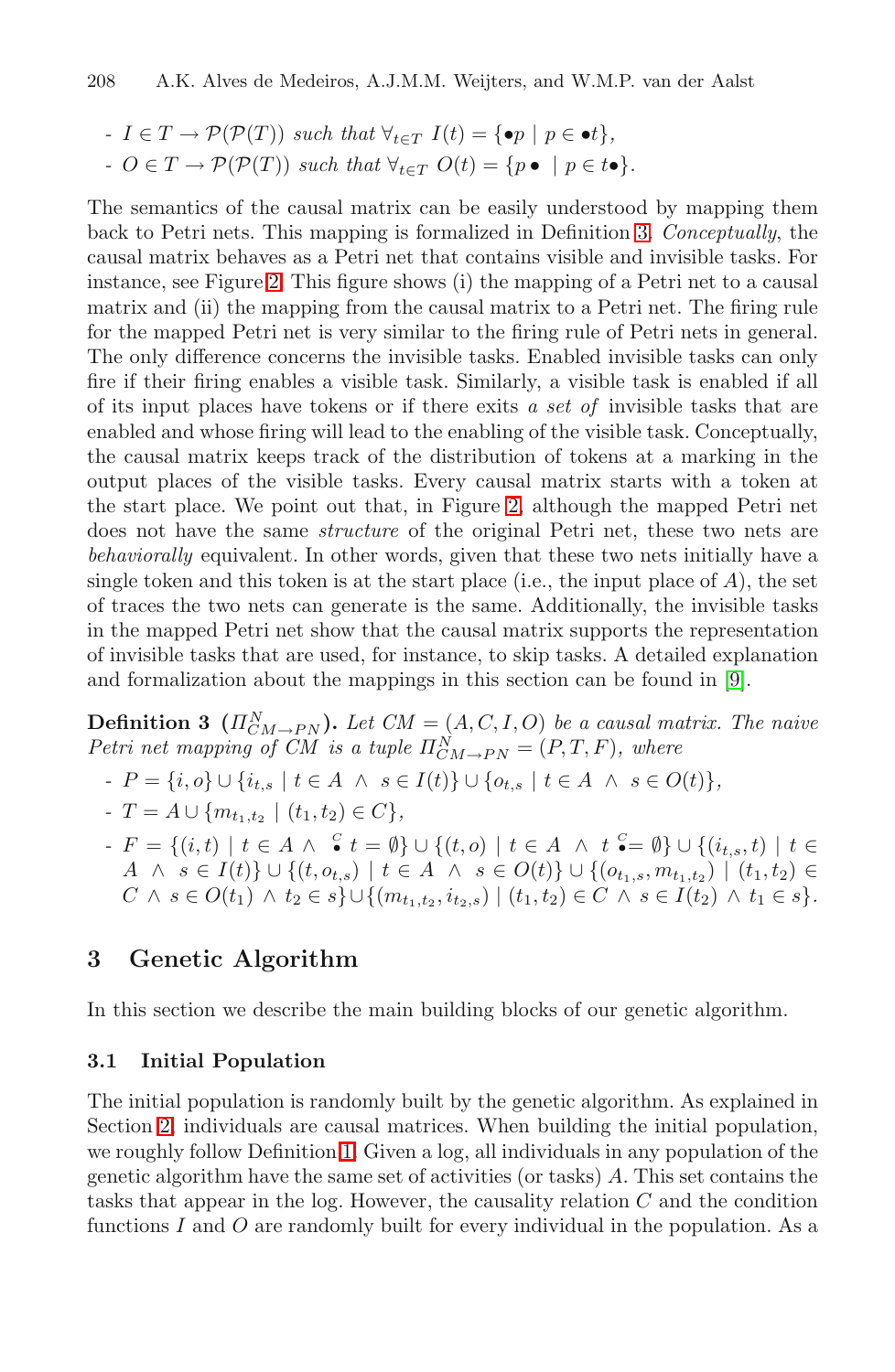<span id="page-6-2"></span>result, the initial population can have any individual in the search space defined by a set of activities A. Note that the higher the amount of tasks that a log contains, the bigger this search space.

#### **3.2 Fi[tn](#page-6-0)ess Calculation**

Our fitness is based on the parsing of the event traces by individuals. For a noisefree log, the perfect individual should have fitness 1. For a noisy log, the perfect individual should have fitness close to 1 (since it would be able to parse most of the traces but it would have problems to parse the noisy traces). From this discussion, a natural fitness for an individual to a given log seems to be the number of properly parsed event traces<sup>4</sup> divided by the total number of event traces. However, this fitness measure is too coarse because it does [n](#page-6-1)ot give indication about how many parts of an individual are correct when the individual does not properly parse an event trace. So, we defined a more elaborate fitness function: when the task to be parsed is not enabled, the problems (e.g. number of missing tokens to enable this task) are registered and the parsing proceeds as if this task would be enabled. This *continuous* parsing semantic is more robust because it gives a better indication of how many tasks do or do not have problems during the parsing of a trace. The fitness function that our algorithm uses is in Definition 4. The notation used in this definition is as follows. *allParsedActivities* (L, CM) gives the total number of tasks in the event log L that could be parsed without problems by the causal matrix (or individual) CM. *numActivitiesLog*(L) gives the number of tasks in L. *allMissingTokens* (L, CM) indicates the number of missing tokens in all event traces. *allExtraTokensLeftBehind* (L, CM) indicates the number of tokens that were not consumed after the parsing stopped plus the number of tokens of the end place minus 1 (because of proper completion). *numTracesLog*(L) indicates the number of traces in L. *numTracesMissingTokens*(L, CM) and *numTracesExtraTokensLeftBehind*(L, CM) respectively indicate the number of traces in which tokens were missing or tokens were left behind during the parsing.

<span id="page-6-1"></span>**Definition 4 (Fitness).** *Let* L *be an event log. Let* CM *be a causal matrix. Then the fitness*  $F: L \times CM \rightarrow (-\infty, 1]$  *is a function defined as*  $F(L, CM) = \frac{allParsedActivities(L, CM) - punishment}{numberElog(L)}$ , where  $punishment = \frac{allMissingTokens(L, CM)}{numTraceLog(L) - numTraceMs^{in}} +$ <br>  $allExtraTokensLeftBehind(L, CM)$ 

<span id="page-6-0"></span>*numTracesLog*(*L*) − *numTracesExtraTokensLeftBehind*(*L,CM*)+1

The fitness *F* gives a more detailed indication about how fit an individual is to a given log. The function *allMissingTokens* penalizes (i) nets with OR-split where it should be an AND-split and (ii) nets with an AND-join where it should be an OR-join. Similarly, the function *allExtraTokensLeftBehind* penalizes (i) nets with

<sup>4</sup> An event trace is properly parsed by an individual if, for an initial marking that contains a single token and this token is at the start place of the mapped Petri net for this individual, after firing the visible tasks in the order in which they appear in the event trace, the end place is the only one to be marked and it has a single token.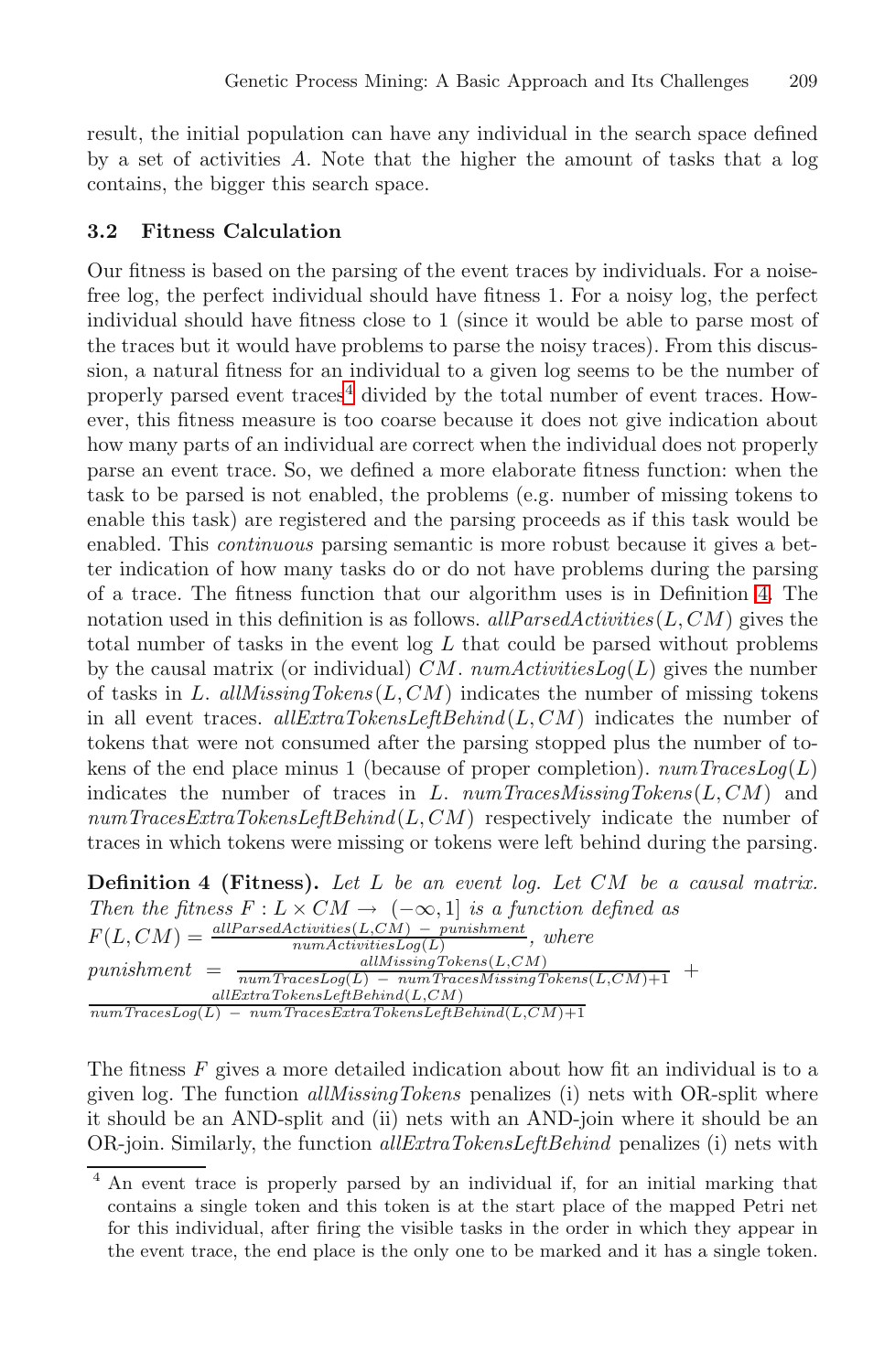AND-split where it should be an OR-split and (ii) nets with an OR-join where it should be an AND-join. Note that we weigh the impact of the *allMissingTokens* and *allExtraTokensLeftBehind* functions by respectively dividing them by the number of event [tra](#page-7-0)ces minus the number of event traces with missing and left-behind tokens. The main idea is to promote individuals that correctly parse the more frequent behavior in the log. Additionally, if two individuals have the same *punishment* value, the one that can parse more tasks has a better fitness because its missing and left-behind tokens impact fewer tasks. This may indicate that this individual has more correct  $I$  and  $O$  condition functions than incorrect ones. In other words, this individual is a better candidate to produce offsprings for the next population (see Subsection 3.4).

#### <span id="page-7-0"></span>**3.3 Stop Criteria**

The mining algorithm stops when (i) it finds an individual with fitness equals 1; or (ii) it computes n generations, where n is the maximum number of generation that is allowed; or (iii) the fittest individual has not changed for  $n/2$  generations in a row.

#### **3.4 Genetic Operators**

We use *elitism*, *crossover* and *mutation* to build the individuals of the next generation. A percentage of the best individuals (the *elite*) is directly copied to the next population. The other individuals in the population are generated via crossover and mutation. Two parents produce two offsprings. To select parents, a *tournament* is played in which five individuals in the population are randomly drawn and the fittest one always wins. The *crossover rate* determines the probability that two parents undergo crossover. Crossover is a genetic operator that aims at recombining existing material in the current population. In our case, this material is the set of current causality relations in the population. The crossover operation should allow for the complete search of the space defined by the existing causality relation in a population. Given a set of causality relations, the search space contains all the individuals that can be created by any combination of a subset of the causality relations in the population. Thus, our crossover operator allows an individual to: lose tasks from the subsets in its  $I/O$  condition functions (but not necessarily causality relations because a same task may be in more than one subset of an  $I/O$  condition function), add tasks to the subsets in its  $I/O$  condition functions (again, not necessarily causality relations), exchange causality relations with other individuals, incorporate causality relations that are in the population but are not in the individual, lose causality relations, decrease the number of subsets in its I/O condition functions, *and/or* increase the number of subsets in its  $I/O$  condition functions. The crossover point of two parents is a randomly chosen task. Note that, after crossover, the number of causality relations for the whole population remains constant, but how these relations appear in the offsprings may be different from the parents.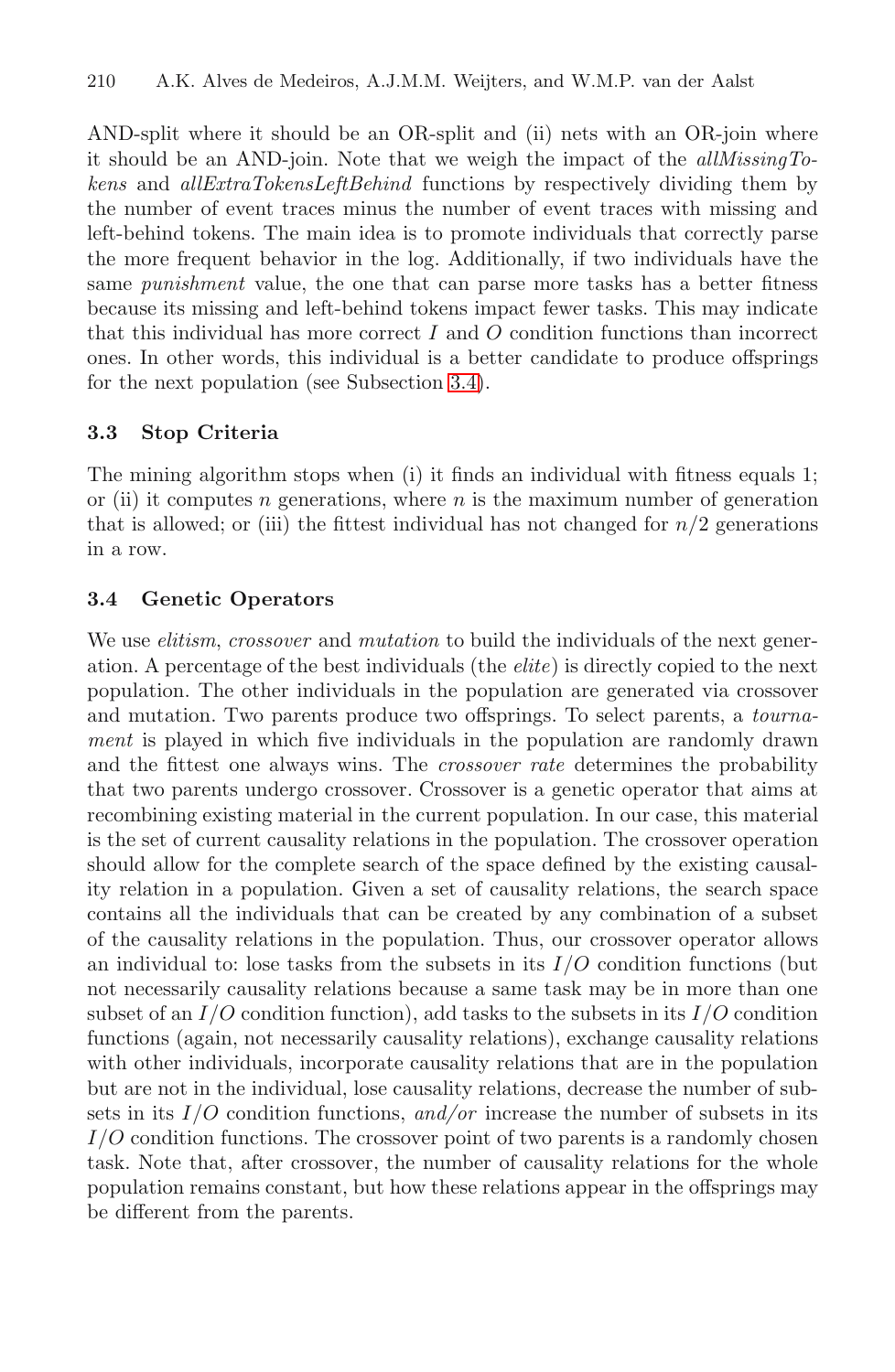<span id="page-8-0"></span>After the crossover, the mutation operator takes place. The mutation operator aims at [in](#page-4-0)serting new material in the current population. In our case, this means that the mutation operator may change the existing causality relations of a population. Thus, our mutation operator performs one of the following actions to the  $I/O$  condition functions of a task in an individual: (i) randomly choose a subset and add a task  $(in A)$  to this subset,  $(ii)$  randomly choose a subset and remove a task out of this subset, *or* (iii) randomly redistribute the elements in the subsets of  $I/O$  into new subsets. For example, consider the input condition function of task D in Figure 2.  $I(D) = \{\{F, B, E\}, \{E, C\}, \{G\}\}\)$  can be mutated to (i)  $\{F, B, E\}, \{E, C\}, \{G, D\}\}\$ if task D is added to the subset  $\{G\},\$ (ii)  $\{\{F, B, E\}, \{C\}, \{G\}\}\$ if task E is removed from the subset  $\{E, C\}$ , or (iii)  $\{F\}, \{E, C, B\}, \{G\}, \{E\}\}\$ if the elements in the original  $I(D)$  are randomly redistributed in a random chosen number of new subsets. Every task in an offspring may undergo mutation with the probability determined by the *mutation rate*.

### **4 Experiments and Results**

As a first test for our genetic algorithm (GA), we applied it for *noise-free* event logs and checked if it could mine process models that contain *all* the behavior in these logs. In other words, the mined model should have the fitness  $F = 1$ . During the experiments, the genetic algorithm mined event logs from nets that contain 5, 7, 8, 12 and 22 tasks. These nets contain short loops, parallelism and/or nonfree-choice constructs. Every event log has 1000 random executions of the nets. For each noise-free event-log, 10 runs of t[he](#page-5-0) genetic algorithm were executed. The popu[lat](#page-9-0)ions had 500 individuals and were iterated for at most 100000 generations. The crossover rate was [1](#page-8-1).0 and the mutation rate was 0.01. The elitism rate was 0.01. The initial population might contain duplicate individuals. All the experiments were run using the ProM framework, our tool set that can be obtained via *www.processmining.org*. We implemented the genetic algorithm described in this paper as a plug-in for this framework. This framework also supports a mapping from the internal representation to Petri nets (cf. Definition 3).

<span id="page-8-1"></span>The results in Table 2 show that the GA could find an individual that can parse all log traces in most of the runs <sup>5</sup>. However, none of these individuals are equal to the original nets that were used to generate the event logs. This happens because, although the requirements that the fitness F captures are all *necessary* to ensure that the GA mines a process model that can parse all traces in the log, these requirement are not *sufficient* to ensure that the mined model will *always* give a good insight about what is happening in the log. The reason is that different models are able to parse all event traces and these models may allow for extra behavior that does not belong to the class of traces in the log. A class of traces defines all possible combinations of task orderings for a given set of tasks. For instance, the traces "a,b,c,d" and "a,c,b,d" belong to the same class

<sup>&</sup>lt;sup>5</sup> Note: The experiments for the log of the net with 22 tasks were run for at most 250 generations because they take too much time to complete. However, the obtained results suggest that the population was evolving towards the right direction.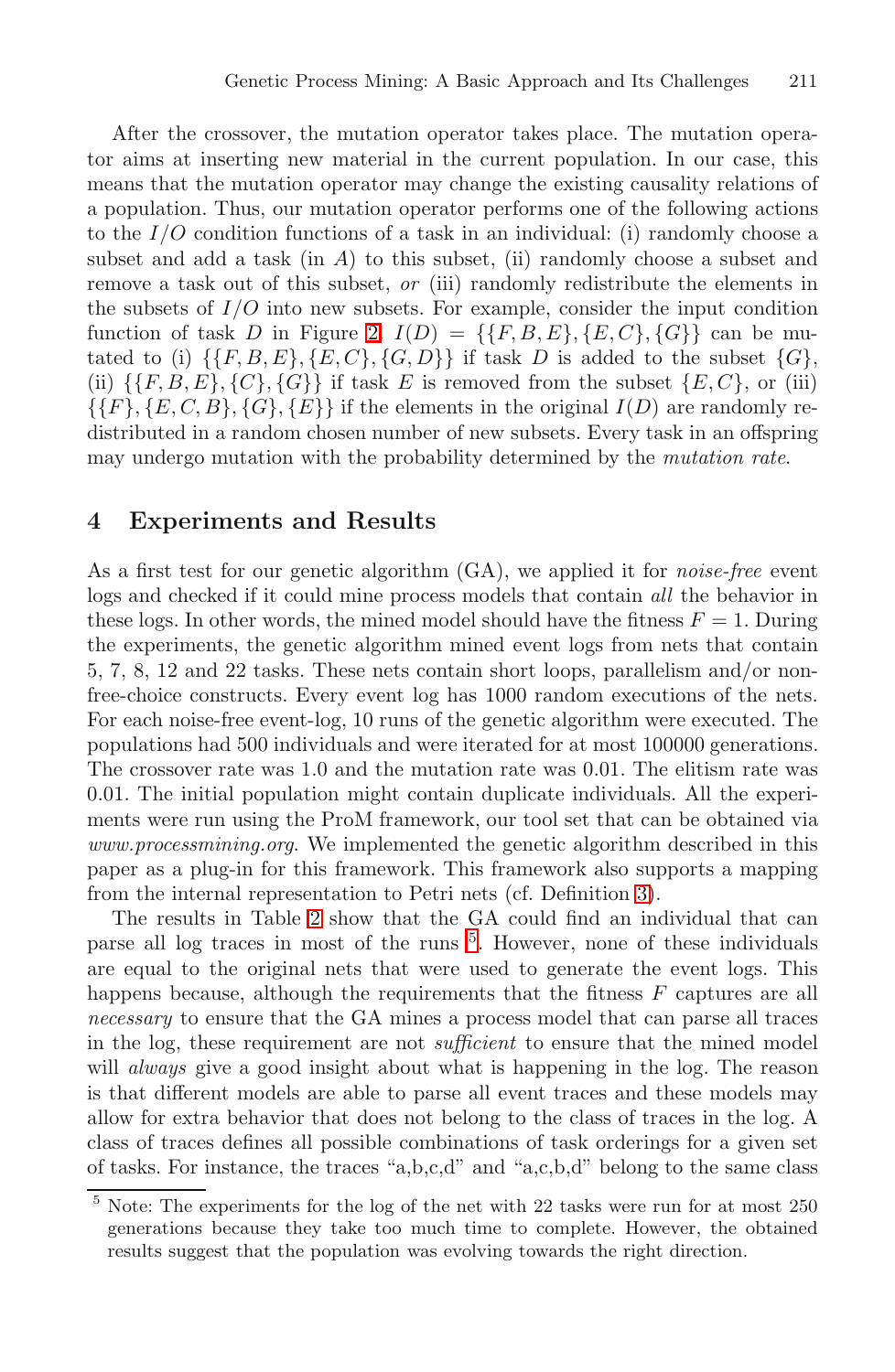<span id="page-9-0"></span>[T](#page-4-0)able 2. Results of the mining for 10 runs. "#" means "number of". The columns BFE, [W](#page-1-0)FE and MBF respectively show the Best Fitness Ever, the Worst Fitness Ever (i.e. the best one in the worst run) and the Mean Best Fitness (i.e. average over 10 runs)

| $#$ Tasks |     | Figure $#$ Runs BFE   WFE |       |       | MBF   | Mean            | Original |
|-----------|-----|---------------------------|-------|-------|-------|-----------------|----------|
|           |     | $F=1$                     |       |       |       | $#$ Generations | Found    |
|           | 3.a |                           |       | 0.989 | 0.998 | 5016            |          |
|           | ച   |                           |       | 0.987 | 0.997 | 29259           |          |
| (nfc)     |     | 10                        |       |       |       | 511             |          |
|           | 3.b | 10                        |       |       |       | 5145            |          |
| 12        | 3.c | 10                        |       |       |       | 1831            |          |
| 22        |     |                           | 0.931 | 0.537 | 0.739 | 249             |          |



**Fig[. 3](#page-1-1).** The original nets with 5, 8 and 12 tasks

because they involve the same set of tasks  $\{a, b, c, d\}$  and show that these tasks can be interleaved probably because they are in parallel or they are short loops.

Thus, the challenge we have now for our GA is: "How to ensure that the retrieved model that can parse all the traces does not allow for extra undesired behavior as well?". To illustrate this we consider the nets shown in Figure 5. These models can also parse the traces in Table 1, but they allow for extra behavior. For instance, both models allo[w](#page-12-1) for the applicant to take the exam before attending to classes. To define a fitness measure to punish models that express more than it is in the log is especially difficult because we do not have negative examples. The logs show the allowed (positive) behavior, but they do not express the forbidden (negative) one.

A possible way to increase the probability that the GA will mine models that allow for none or little extra behavior is to use a hybrid version of evolutionary algorithm that uses heuristics in the search [6]. In our case, the hybrid version uses some heuristics to build the initial population. In short, the more often a task t is directly followed by a task  $t'$  (i.e. the subtrace " $t, t''$  appears in traces in the log), the higher the probability that individuals are built with a causality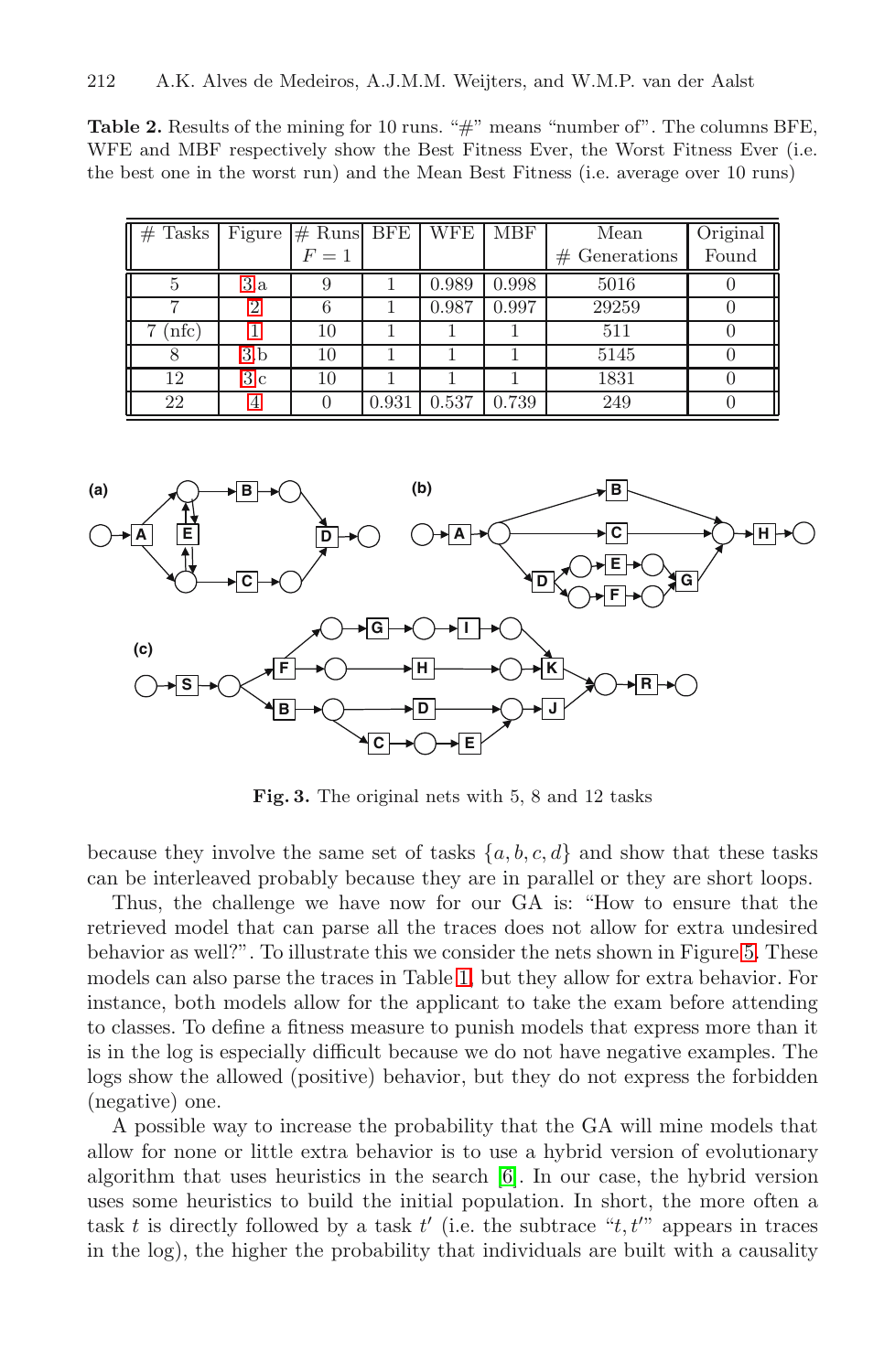



**Fig. 4.** The original net with 22 tasks



<span id="page-10-0"></span>**Fig. 5.** Example of nets that can also reproduce the behavior for the log in Table 1. The problem here is that these nets allow for extra behavior that is not in the log.

**[T](#page-1-0)able 3.** Results of the mining for 10 runs when heuristics are used to build the initial population

| $#$ Tasks |     | Figure $#$ Runs BFE WFE |       | MBF   | Mean                      | Original |
|-----------|-----|-------------------------|-------|-------|---------------------------|----------|
|           |     | $F=1$                   |       |       | $# \, \text{Generations}$ | Found    |
| 5         | 3.a | 10                      |       |       |                           |          |
|           |     |                         | 0.999 | 0.999 | 16323                     |          |
| (nfc)     |     | 10                      |       |       |                           |          |
|           | 3.b | 10                      |       |       |                           |          |
| 12        | 3.c | 10                      |       |       |                           | 10       |
| 22        |     |                         | 0.972 | 0.989 | 192                       |          |

relation from  $t$  to  $t'$ . Details about the heuristics can be found in [9]. With this setting, the genetic algorithm could also find, most of the time, an individual that could parse all traces in the log. Furthermore, the genetic algorithm sometimes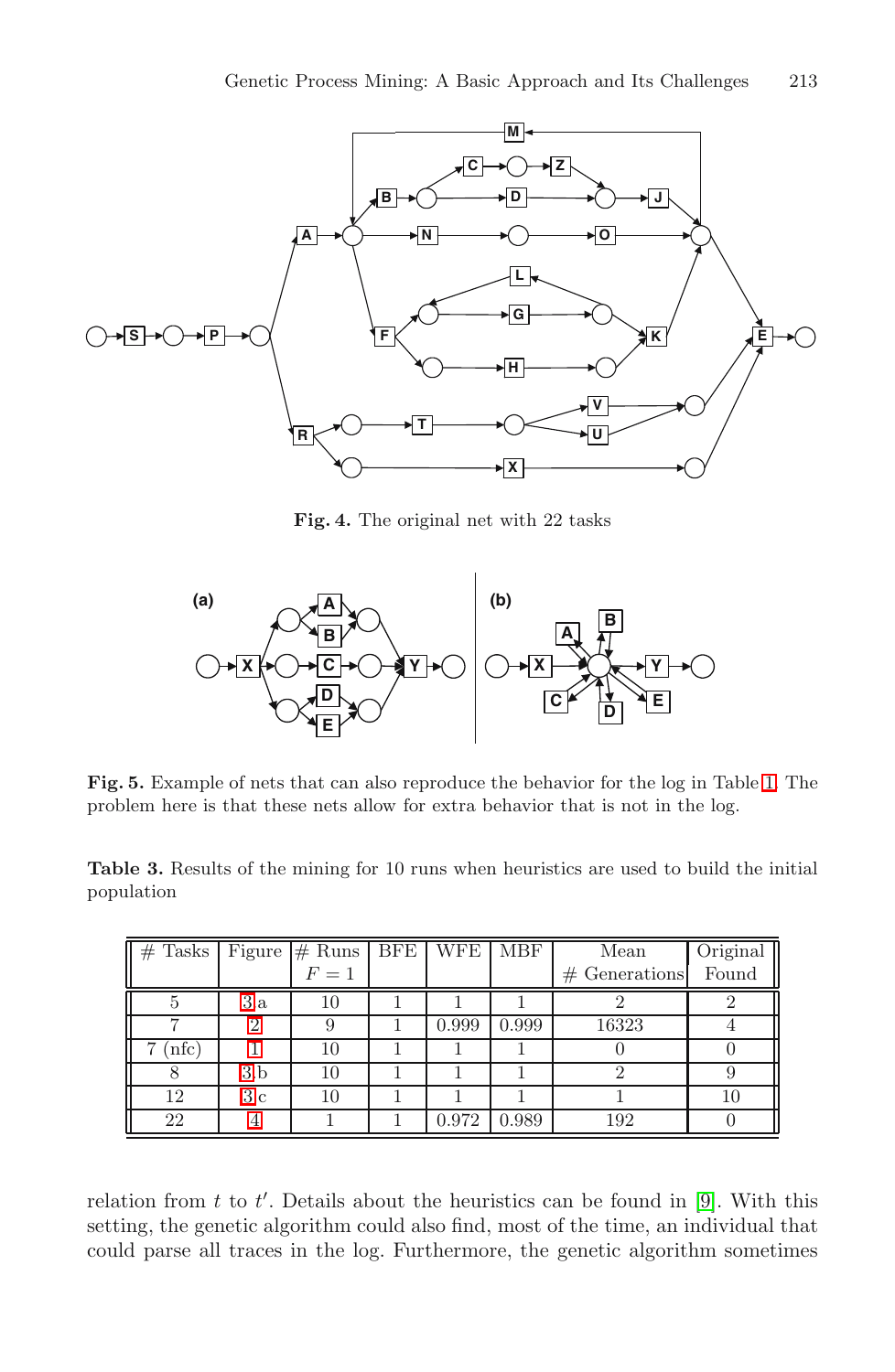found an individual that is equal to the original net (see Table 3). Note that the hybrid genetic algorithm performed better for nets with few or no parallelism. Additionally, the use of heuristics hindered the discovering of the non-free-choice construct. This happens because the heuristics are based on local relations in the log. Note that there is no direct relation between tasks  $A - D$  and  $B - E$ , and if we remove the places  $p3$  and  $p5$  from the net in Figure 1, the resulting net can also parse all traces that the net in Figure 1 can parse.

<span id="page-11-0"></span>Another possible solution is [to i](#page-6-2)mprove the fitness function to make sure that the mined model is not only *complete* (parses all traces in a log) but it is also *minimal* (does not allow for classes of traces that cannot be derived from the log). The next section presents some ideas on how to do so.

### **5 Challenges and So[me](#page-12-2) Ideas**

Although our fitness measure  $F$  (see Subsection 3.2) punishes individuals with wrong AND/OR-split/join constructs and individuals with missing arcs, it does not punish individuals that allow for additional behavior not present in the log. Thus, our challenge is to include in the fitness function  $F$  a measure that punishes for extra behavior.

One possible solution to punish an individual that allows for undesirable behavior could be to build the *coverability graph* [10] of the mapped Petri net for this individual and check the fraction of event traces this individual can generate that are not in the log. The traces that express different p[ath](#page-10-0)s of execution for parallelism are not considered as extra behavior. The main [id](#page-1-0)ea in this approach is to punish the individual for every extra event trace it generates. Unfortunately, building the coverability graph is not very practical and it is unrealistic to assume that all possible behavior is present in the log.

<span id="page-11-1"></span>Another possibility is to check, for every marking, the *number of visible tasks that are enabled*. Individuals that allow for extra behavior tend to have more enabled tasks than individuals that do not. For instance, the nets in Figure 5 have more enabled tasks in most reachable markings than the net in Figure 1. The main idea in this approach is to punish more the individuals that have more enabled visible tasks during the parsing of the log.

# **6 Conclusions and Future Work**

In this paper we presented a genetic algorithm to mine process models. The internal representation allows for the mining of process models that contain non-freechoice and invisible tasks. The current version can search the space defined by the set of tasks in the log and return a process model (individual) that can parse all event traces, regardless of how the initial population is built. This means that our genetic operators (crossover and mutation) are working as expected. However, the fitness measure needs to be improved to make sure that the mined models only express the behavior in the log. Our main challenge here is how to cope with the lack of negative examples. We do not have logs that show the forbidden (negative)